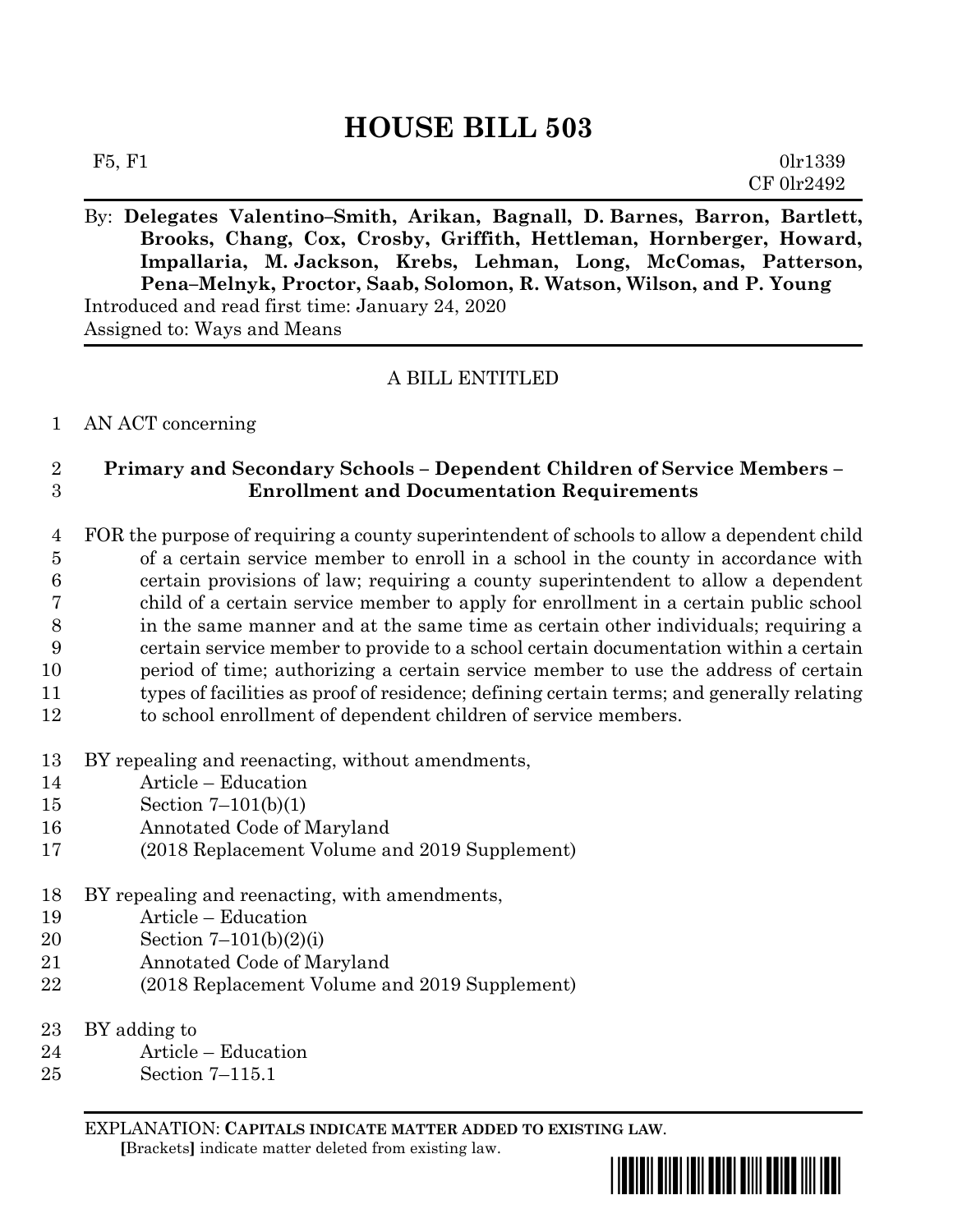| $\sqrt{2}$<br><b>HOUSE BILL 503</b> |                          |                                                                                                                                                                                                                                                                                                                          |
|-------------------------------------|--------------------------|--------------------------------------------------------------------------------------------------------------------------------------------------------------------------------------------------------------------------------------------------------------------------------------------------------------------------|
| $\mathbf 1$<br>$\overline{2}$       |                          | Annotated Code of Maryland<br>(2018 Replacement Volume and 2019 Supplement)                                                                                                                                                                                                                                              |
| 3<br>4                              |                          | SECTION 1. BE IT ENACTED BY THE GENERAL ASSEMBLY OF MARYLAND,<br>That the Laws of Maryland read as follows:                                                                                                                                                                                                              |
| $\overline{5}$                      |                          | <b>Article - Education</b>                                                                                                                                                                                                                                                                                               |
| 6                                   | $7 - 101.$               |                                                                                                                                                                                                                                                                                                                          |
| 7<br>$8\,$<br>9<br>10               | (b)                      | Except as provided in $\S$ 7-301 of this title and in paragraph (2) of this<br>(1)<br>subsection, each child shall attend a public school in the county where the child is domiciled<br>with the child's parent, guardian, or relative providing informal kinship care, as defined in<br>subsection (c) of this section. |
| 11<br>12                            |                          | (i)<br>Upon request and in accordance with a county board's policies<br>(2)<br>concerning residency, a county superintendent [may]:                                                                                                                                                                                      |
| 13<br>14                            |                          | 1.<br>MAY allow a child to attend school in the county even if<br>the child is not domiciled in that county with the child's parent or guardian; AND                                                                                                                                                                     |
| 15<br>16<br>17                      |                          | 2.<br>SHALL ALLOW A DEPENDENT CHILD OF A SERVICE<br>MEMBER WHO IS RELOCATING TO THE STATE ON MILITARY ORDERS TO ENROLL IN<br>SCHOOL IN THE COUNTY IN ACCORDANCE WITH § 7-115.1 OF THIS SUBTITLE.                                                                                                                         |
| 18                                  | $7 - 115.1.$             |                                                                                                                                                                                                                                                                                                                          |
| 19<br>20                            | (A)<br><b>INDICATED.</b> | (1)<br>IN THIS SECTION THE FOLLOWING WORDS HAVE THE MEANINGS                                                                                                                                                                                                                                                             |
| 21<br>22<br>23                      |                          | "DEPENDENT CHILD" MEANS AN INDIVIDUAL OF SCHOOL AGE<br>(2)<br>WHO IS A NATURAL CHILD, A STEPCHILD, AN ADOPTED CHILD, OR A FINANCIALLY<br>DEPENDENT CHILD OF A SERVICE MEMBER.                                                                                                                                            |
| 24<br>25                            |                          | "ENROLLMENT" INCLUDES<br>(3)<br><b>COURSE</b><br><b>REGISTRATION</b><br><b>AND</b><br><b>CHARTER SCHOOL LOTTERIES.</b>                                                                                                                                                                                                   |
| 26<br>$27\,$                        |                          | "SERVICE MEMBER" MEANS AN ACTIVE DUTY MEMBER OF<br>(4)<br>(I)<br>THE UNITED STATES ARMED FORCES.                                                                                                                                                                                                                         |
| 28<br>29                            |                          | "SERVICE MEMBER" INCLUDES A MEMBER OF<br>(II)<br><b>THE</b><br>NATIONAL GUARD ON ACTIVE DUTY ORDERS.                                                                                                                                                                                                                     |
| 30<br>31                            | (B)                      | A COUNTY SUPERINTENDENT SHALL ALLOW A DEPENDENT CHILD OF A<br>SERVICE MEMBER WHO IS RELOCATING TO THE STATE ON MILITARY ORDERS AND IS                                                                                                                                                                                    |